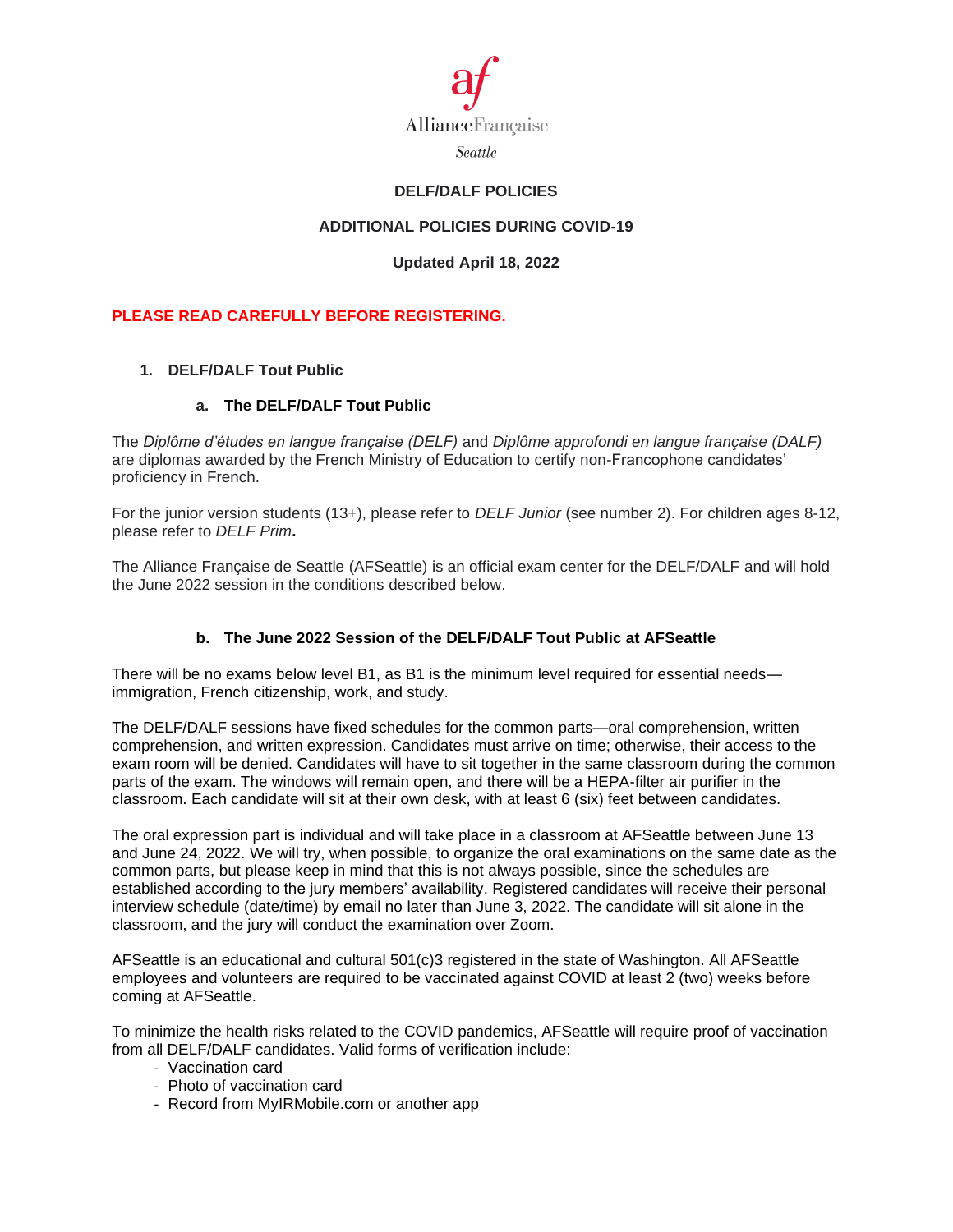

Candidates must have completed their vaccination series at least at least 2 (two) weeks before the date of the exam.

Proof of vaccination will be visually inspected by an AFSeattle employee before the candidates enter the exam room. Candidates without valid proof of vaccination will not be allowed to take the exam.

In addition, all candidates, as well as AFSeattle employees or volunteers present in the exam room, will have to respond, by email, to a prescreening questionnaire at least 24 (twenty-four) hours before the exam. They will be asked to confirm that no one in their household or their social circle had in the previous 14 (fourteen) days: a confirmed case of COVID-19, close contact with anyone with a suspected or confirmed case of COVID-19, been tested or advised to be tested due to a known/suspected exposure of COVID-19, been advised or directed to quarantine or self-isolate due to COVID-19, traveled internationally or in a COVID hot-spot in the USA, or had COVID-19 symptoms, including fever, cough, sore throat, difficulty breathing, loss of taste or smell, headache, fatigue, muscle aches, nausea or vomiting, diarrhea, congestion or runny nose.

The day of the exam, a health check will be conducted before entering the AFSeattle, including noncontact temperature check and health questions.

Candidates are required to wear a mask covering their mouth and nose for the duration of the exam (even if fully vaccinated).

In an effort to limit the spread of the coronavirus, residents of the states of Washington and Oregon are given priority to DELF/DALF enrollments: candidates are asked for proof of residence. Valid proof of residence includes but is not limited to a WA or OR valid driving license, a March or April 2022 utility bill, cell phone bill, checking or credit card statement, tribal ID, homeowner or renter insurance policy. For residents of other regions in the USA: please check with the local Alliances Françaises who might offer DELF/DALF and/or TEF or TCF sessions.

Steps to register for a DELF/DALF in the June 2022 session:

- Complete the registration form—including the proof of residence—during the registration period.
- Complete the payment.
- On June 3, 2022, at the latest, you will receive an email with the scheduled oral interview.
- 2 (two) days before the exam, AFSeattle will send you a prescreening questionnaire by email, to which you must reply no later than 24 (twenty-four) hours before the exam.
- On the day of your exam, arrive at AFSeattle at the time indicated on your exam convocation, and be ready for a health screen (with non-contact temperature check) and a vaccination status inspection.

Cancellations:

- By AFSeattle for any given session if it cannot meet the COVID-19-related safety requirements for both its physical space and its personnel: full reimbursement.
- By candidates:
	- $\circ$  Until June 3, 2022, at noon, Pacific Time: the exam fee is reimbursed minus a \$40 (forty dollars)-cancellation fee.
	- $\circ$  Between June 3, 2022, at noon, Pacific Time, and the exam date, for documented illness or other documented emergencies: upon approval of France Education international, the test can be postponed to a 2022 session (dates to be confirmed in December 2022). COVID-19 symptoms can be documented with a medical virtual appointment report or a COVID-19 test.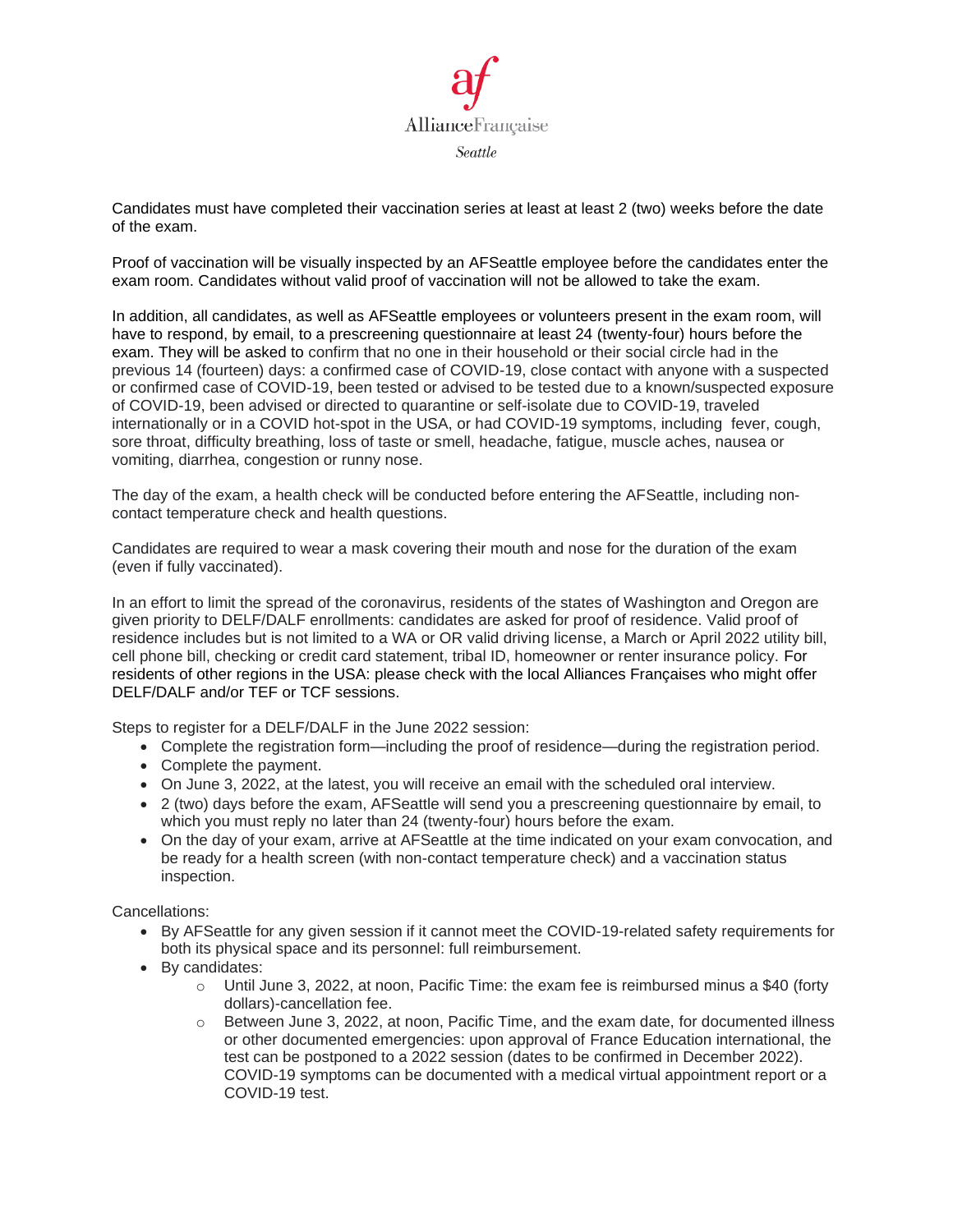

- $\circ$  Between June 3, 2022, at noon, Pacific Time, and the exam date, with no documented cause or no-shows: no reimbursement.
- There will be no reimbursement if you cannot present proof of vaccination the day of the exam.

Alternatively, should you need an official evaluation of your level for immigration to Canada, French citizenship, or admission to a Francophone university, TEF tests are organized with one (1) candidate at a time. Proof of vaccination is not required from TEF candidates; they are, however, asked to respond to the health screening questionnaire. Check our TEF page for policies and conditions: <https://www.afseattle.org/exam-center/tests-et-certifications/>

AFSeattle knows that the exams are essential for your life projects, and we are doing our best to serve you. However, we cannot accommodate special requests: the DELF/DALF will be sold on a first-comefirst-served basis. Places are limited giving the space limitations due to the COVID-19 guidelines. DELF/DALF *Attestations de réussite* are sent by email around 4 (four) weeks after the date of the exam. The diplomas are delivered a few months after the exam. You can use your *Attestation de réussite* for official purposes.

### **2. DELF Junior**

### **a. The DELF Junior**

The *Diplôme d'études en langue française (DELF)* is a diploma awarded by the French Ministry of Education to certify non-Francophone candidates' proficiency in French. Awarded by the French Ministry of Education, the junior version of the DELF has the same basic structure as the standard DELF, with topics adapted for young people. Candidates must be 13+ and enrolled in a post-secondary educational establishment. The diploma awarded is identical to the DELF. The test includes a written exam and an oral exam.

For children ages 8-12, please refer to *DELF Prim***.**

The Alliance Française de Seattle (AFSeattle) is an official exam center for the DELF Junior and will hold the June 2022 session in the conditions described below.

#### **b. The June 2022 Session of the DELF Junior at AFSeattle**

There will be no exams below level B1, as B1 is the minimum level required for essential needs immigration, French citizenship, work, and study.

The DELF Junior sessions have fixed schedules for the common parts—oral comprehension, written comprehension, and written expression. Candidates must arrive on time; otherwise, their access to the exam room will be denied. Candidates will have to sit together in the same classroom during the common parts of the exam. The windows will remain open, and there will be a HEPA-filter air purifier in the classroom. Each candidate will sit at their own desk, with at least 6 (six) feet between candidates.

The oral expression part is individual and will take place in a classroom at AFSeattle between June 6 and June 17, 2022. We will try, when possible, to organize the oral examinations on the same date as the common parts, but please keep in mind that this is not always possible, since the schedules. Registered candidates will receive their personal interview schedule (date/time) by email no later than May 27, 2022. The candidate will sit alone in the classroom, and the jury will conduct the examination over Zoom.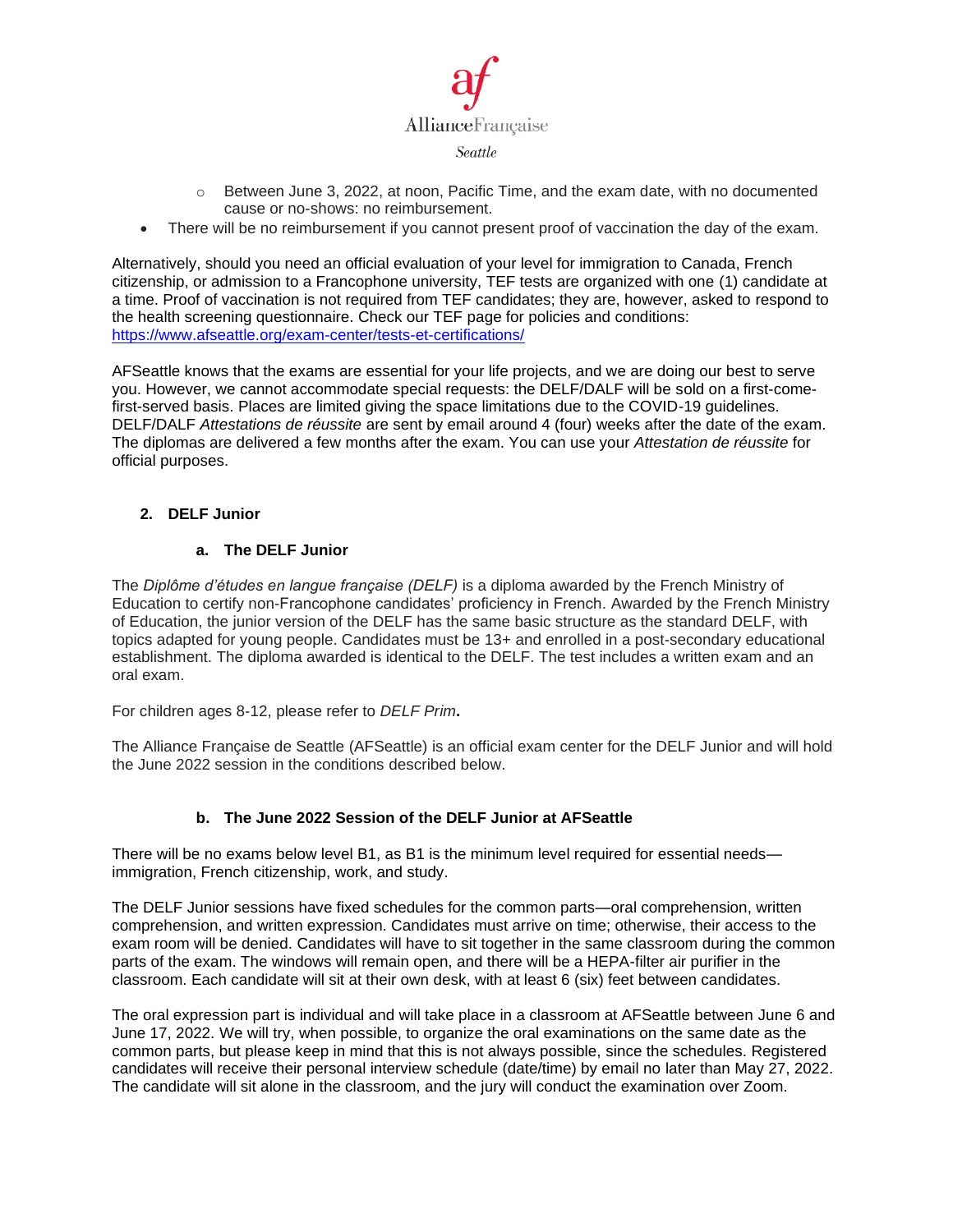

AFSeattle is an educational and cultural 501(c)3 registered in the state of Washington. All AFSeattle employees and volunteers are required to be vaccinated against COVID at least 2 (two) weeks before coming at AFSeattle.

To minimize the health risks related to the COVID pandemics, AFSeattle will require proof of vaccination from all DELF Junior candidates. Valid forms of verification include:

- Vaccination card
- Photo of vaccination card
- Record from MyIRMobile.com or another app

Candidates must have completed their vaccination series at least at least 2 (two) weeks before the date of the exam.

Proof of vaccination will be visually inspected by an AFSeattle employee before the candidates enter the exam room. Candidates without valid proof of vaccination will not be allowed to take the exam.

In addition, all candidates, as well as AFSeattle employees or volunteers present in the exam room, will have to respond, by email, to a prescreening questionnaire at least 24 (twenty-four) hours before the exam. They will be asked to confirm that no one in their household or their social circle had in the previous 14 (fourteen) days: a confirmed case of COVID-19, close contact with anyone with a suspected or confirmed case of COVID-19, been tested or advised to be tested due to a known/suspected exposure of COVID-19, been advised or directed to quarantine or self-isolate due to COVID-19, traveled internationally or in a COVID hot-spot in the USA, or had COVID-19 symptoms, including fever, cough, sore throat, difficulty breathing, loss of taste or smell, headache, fatigue, muscle aches, nausea or vomiting, diarrhea, congestion or runny nose.

The day of the exam, a health check will be conducted before entering the AFSeattle, including noncontact temperature check and health questions.

Candidates are required to wear a mask covering their mouth and nose for the duration of the exam (even if fully vaccinated).

In an effort to limit the spread of the coronavirus, residents of the states of Washington and Oregon are given priority to DELF Junior enrollments: candidates are asked for proof of residence. Valid proof of residence includes but is not limited to: a WA or OR valid driving license, a March or April 2022 utility bill in the name of a parent, cell phone bill, banking or credit card statement, tribal ID, homeowner or renter insurance policy in the name of a parent. For residents of other regions in the USA: please check with the local Alliances Françaises who might offer DELF Junior.

Steps to register for a DELF Junior in the June 2022 session:

- Complete the registration form—including the proof of residence—during the registration period.
- Complete the payment.
- On May 27, 2022, at the latest, you will receive an email with the scheduled oral interview.
- 2 (two) days before the exam, AFSeattle will send you a prescreening questionnaire by email, to which you must reply no later than 24 (twenty-four) hours before the exam.
- On the day of your exam, arrive at AFSeattle at the time indicated on your exam convocation, and be ready for a health screen (with non-contact temperature check) and a vaccination status inspection.

Cancellations:

• By AFSeattle for any given session if it cannot meet the COVID-19-related safety requirements for both its physical space and its personnel: full reimbursement.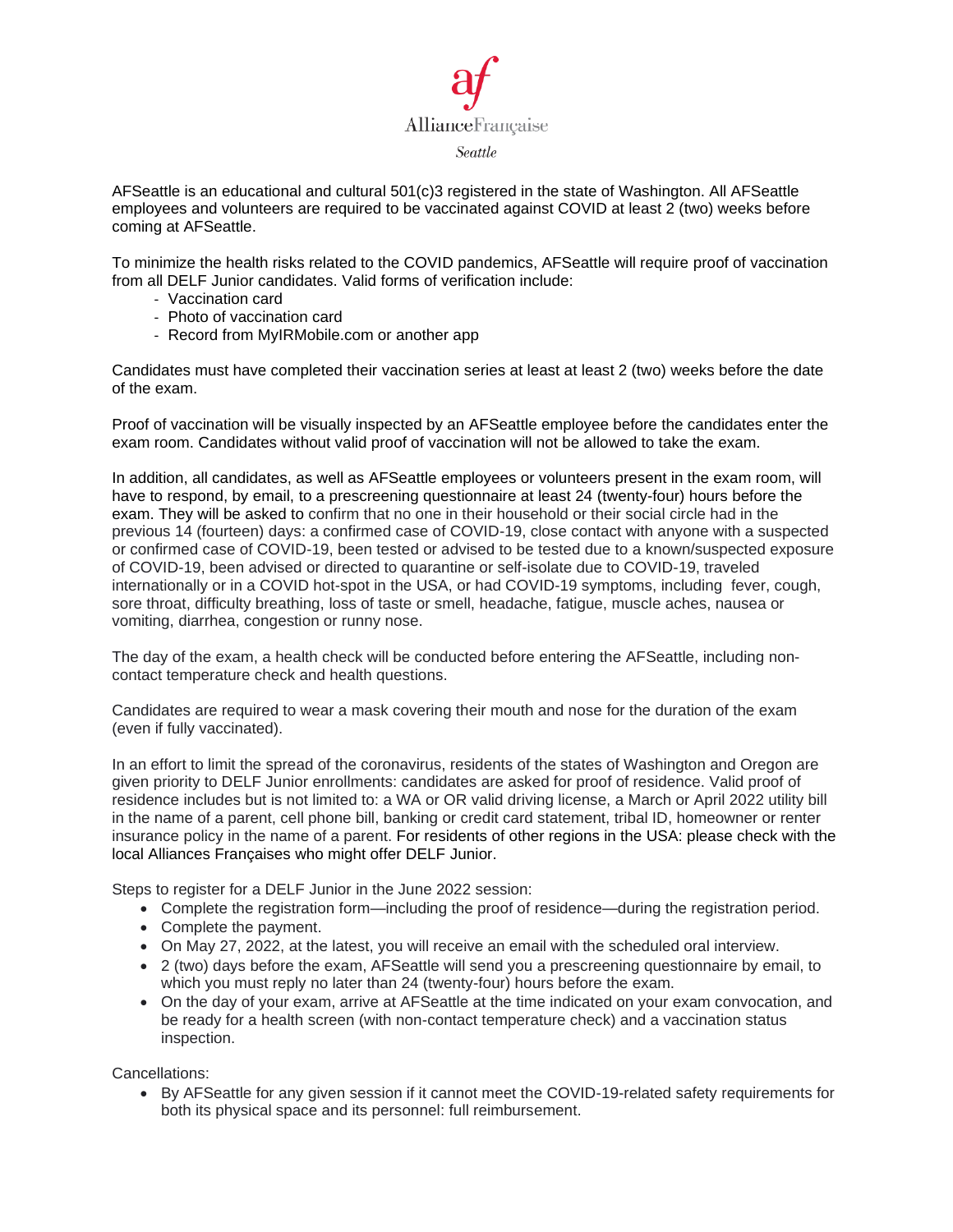

- By candidates:
	- $\circ$  Until May 27, 2022, at noon, Pacific Time: the exam fee is reimbursed minus a \$40 (forty dollars)-cancellation fee.
	- $\circ$  Between May 27, 2022, at noon, Pacific Time, and the exam date, for documented illness or other documented emergencies: upon approval of France Education international, the test can be postponed to a 2022 session (dates to be confirmed in December 2022). COVID-19 symptoms can be documented with a medical virtual appointment report or a COVID-19 test.
	- o Between May 27, 2022, at noon, Pacific Time, and the exam date, with no documented cause or no-shows: no reimbursement.
- There will be no reimbursement if you cannot present proof of vaccination the day of the exam.

Alternatively, should you need an official evaluation of your level for admission to a Francophone university, TEF tests are organized with one (1) candidate at a time. Proof of vaccination is not required from TEF candidates; they are, however, asked to respond to the health screening questionnaire. Check our TEF page for policies and conditions:<https://www.afseattle.org/exam-center/tests-et-certifications/>

AFSeattle knows that the exams are essential for your life projects, and we are doing our best to serve you. However, we cannot accommodate special requests: the DELF Junior will be sold on a first-comefirst-served basis. Places are limited giving the space limitations due to the COVID-19 guidelines. DELF Junior *Attestations de réussite* are sent by email around 4 (four) weeks after the date of the exam. The diplomas are delivered a few months after the exam. You can use your *Attestation de réussite* for official purposes.

## **3. ADDITIONAL COVID-19 POLICIES**

In addition to the above rules and regulations, the following COVID-19 general policies also apply:

#### *COVID-19 SAFETY INFORMATION*

While participating in in-person events, classes, tests and exams, and/or other face-to-face activities held or sponsored by AFSeattle (the "Activity"), consistent with CDC guidelines, participants are encouraged to practice hand hygiene, social distancing, and wear face coverings to reduce the risks of exposure to COVID-19. Because COVID-19 is extremely contagious and is spread mainly from person-to-person contact, AFSeattle has put in place preventative measures to reduce the spread of COVID-19. However, AFSeattle cannot guarantee that its students, exam and test candidates, volunteers, partners, or others in attendance will not become infected with COVID-19.

Considering the ongoing spread of COVID-19, individuals who fall within any of the categories below should not engage in any AFSeattle in-person Activity. By attending an AFSeattle in-person Activity, you certify that you do not fall into any of the following categories:

- Individuals who currently or within the past fourteen (14) days have experienced any symptoms associated with COVID-19, which include fever, cough, and shortness of breath among **[others](https://www.cdc.gov/coronavirus/2019-ncov/symptoms-testing/symptoms.html)** (click on the link for the newest CDC list of symptoms of COVID-19).
- Individuals who have traveled at any point in the past fourteen (14) days either internationally or to a community in the USA that has experienced or is experiencing sustained community spread of COVID-19; or
- Individuals who believe that they may have been exposed to a confirmed or suspected case of COVID-19 or have been diagnosed with COVID-19 and are not yet cleared as non-contagious by state or local public health authorities or the health care team responsible for their treatment.

#### *DUTY TO SELF-MONITOR*